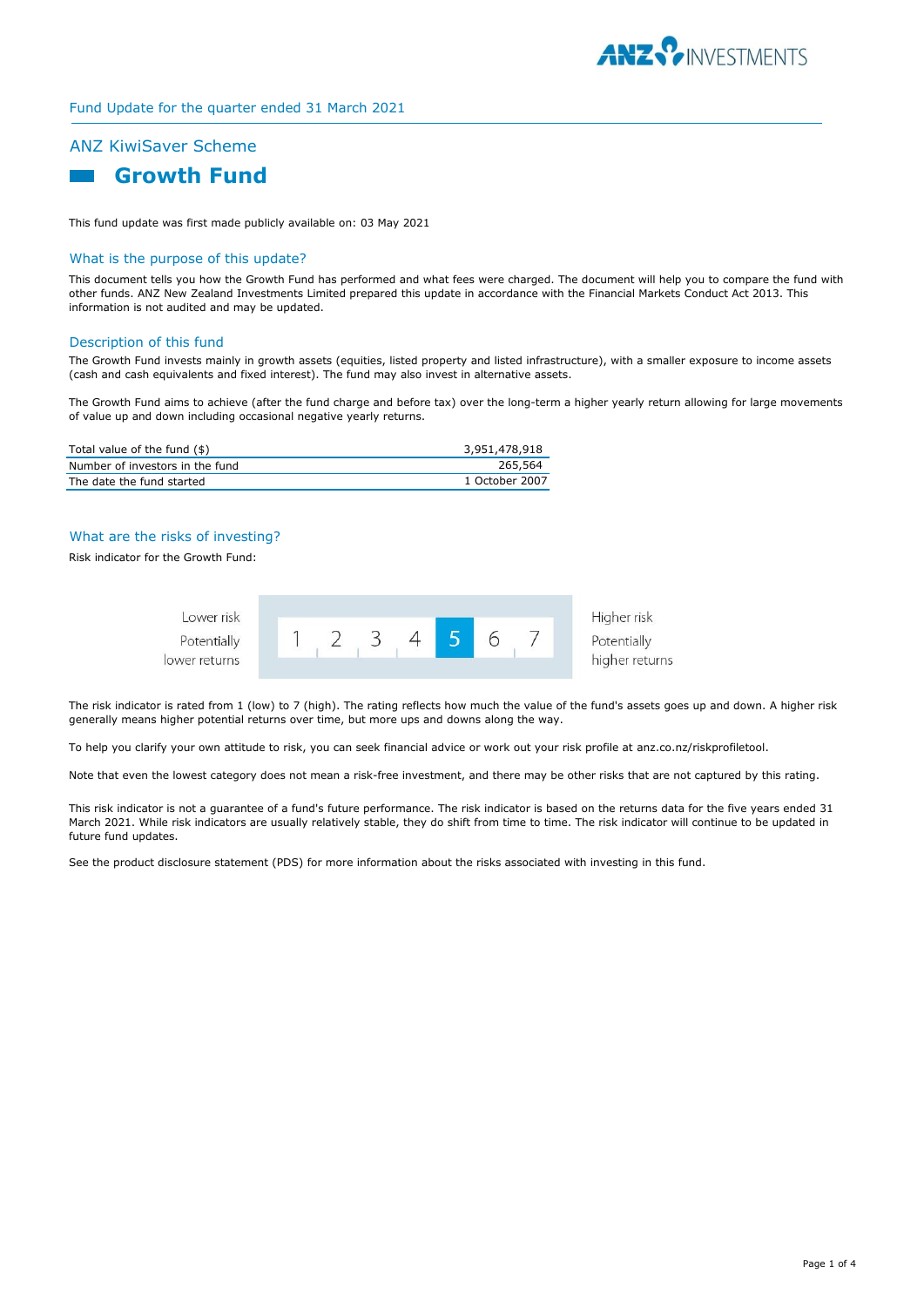# How has the fund performed?

|                                               | Average over past<br>five years | Past year |
|-----------------------------------------------|---------------------------------|-----------|
| Annual return                                 |                                 |           |
| (after deductions for charges and tax)        | 8.87%                           | 29.59%    |
| <b>Annual return</b>                          |                                 |           |
| (after deductions for charges but before tax) | 10.15%                          | 33.31%    |
| Market index annual return                    |                                 |           |
| (reflects no deduction for charges and tax)   | 10.77%                          | 31.06%    |

The market index annual return is calculated using the target investment mix and the indices of each asset class.

Additional information about the market index is available in the statement of investment policy and objectives on the offer register at www.disclose-register.companiesoffice.govt.nz.



# **Annual return graph**

This shows the return after fund charges and tax for each of the last 10 years ending 31 March. The last bar shows the average annual return for the last 10 years, up to 31 March 2021.

**Important:** This does not tell you how the fund will perform in the future.

Returns in this update are after tax at the highest prescribed investor rate (PIR) of tax for an individual New Zealand resident. Your tax may be lower.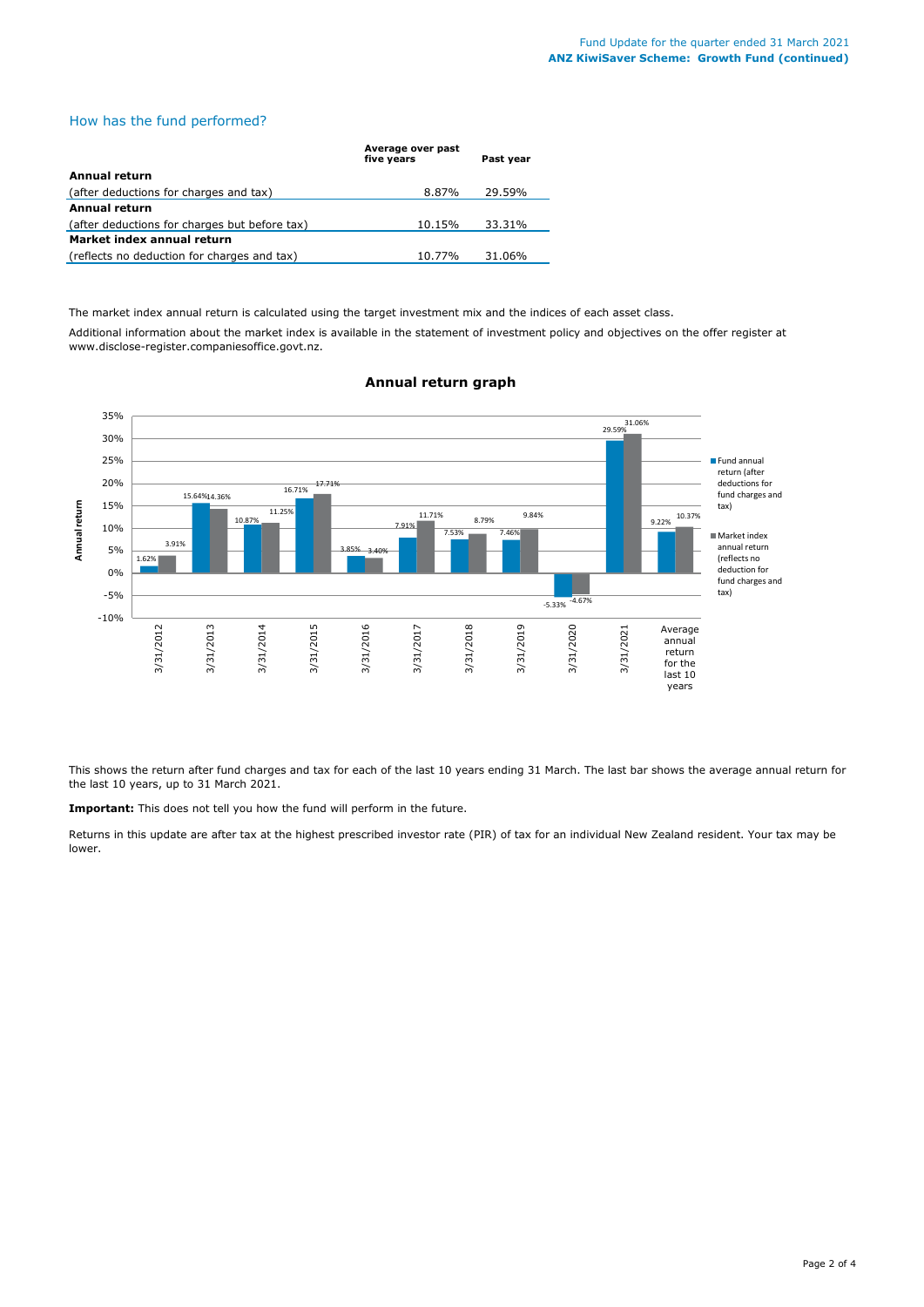#### What fees are investors charged?

Investors in the Growth Fund are charged fund charges. In the year to 31 March 2020 these were:

|                                             | % of net asset value          |
|---------------------------------------------|-------------------------------|
| Total fund charges <sup>1</sup>             | 1.06%                         |
| Which are made up of:                       |                               |
| Total management and administration charges | 1.06%                         |
| Including:                                  |                               |
| Manager's basic fee                         | 1.00%                         |
| Other management and administration charges | $0.06\%$                      |
| Total performance based fees                | $0.00\%$                      |
|                                             | Dollar amount per<br>investor |
| <b>Other charges</b>                        |                               |
| Membership Fee <sup>2</sup>                 | \$18                          |

Investors are not currently charged individual action fees for specific actions or decisions (for example, for withdrawing from or switching funds). See the PDS for more information about Scheme fees.

Small differences in fees and charges can have a big impact on your investment over the long term.

#### Example of how this applies to an investor

Sarah had \$10,000 in the fund at the start of the year and did not make any further contributions. At the end of the year, Sarah received a return after fund charges were deducted of \$2,959 (that is 29.59% of her inital \$10,000). Sarah also paid \$18 in other charges. This gives Sarah a total gain after tax of \$2,941 for the year.

#### What does the fund invest in?

# **Actual investment mix<sup>3</sup> Target investment mix<sup>3</sup>**

This shows the types of assets that the fund invests in. This shows the mix of assets that the fund generally intends to invest in.